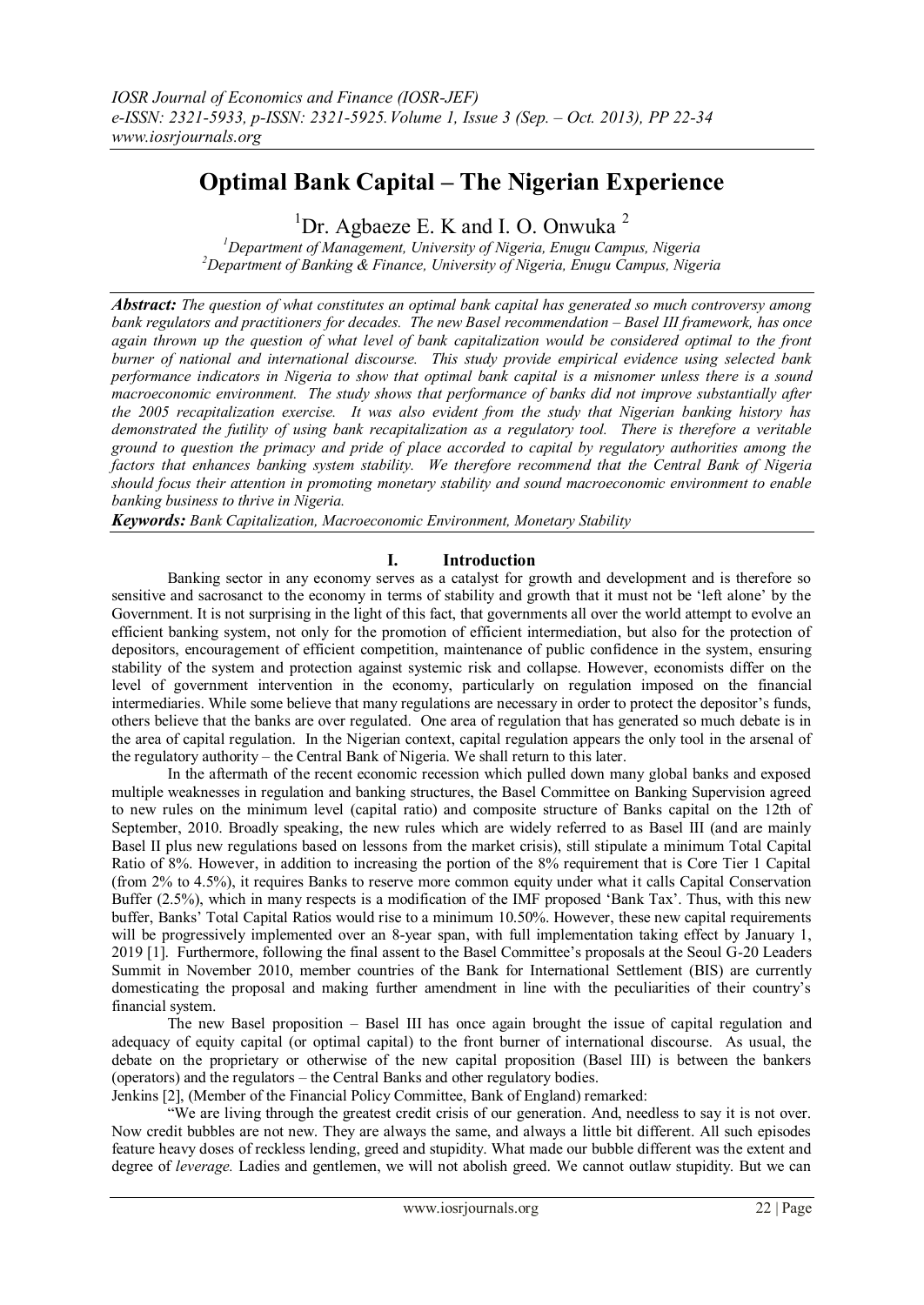and must place prudent limits on leverage. It is therefore the debate over the degree of bank leverage which becomes central to regulatory reform and systemic stability. Regulating bank leverage in turn begets the search for the appropriate degree of equity on the balance sheet. And here, opinions diverge. Banks want as little equity in the mix as their formidable lobby can achieve."

The remarks by Jenkins somehow summarizes the thinking of regulatory authorities the world over. To the regulator, banks insist that higher equity ratios will reduce bank profitability, credit availability and therefore damage the economy. To their investors, banks warn that higher equity in the mix will raise their cost of capital, depress their return on equity, and thereby damage shareholders value. Will it? Is that the way it works? There are broadly speaking two empirical approaches in the determination of the proprietary or otherwise of raising a bank"s capital, namely, implicit approach or use of dummies and explicit approach or use of outcome variables.

The outcome approach essentially seeks to assess the impact of a bank capital increase on the banks and/or the economy using some selected micro or macroeconomic indicators. This paper adopted the outcome approach by looking at the impact of 2005 bank capital increase in Nigeria using five performance indicators of the banking industry namely: net interest margin, yield on earning assets, funding cost, return on equity and return on assets. The paper will also review some empirical literatures on the impact of requiring banks to fund more of their operations through equity capital than debt (less leverage) and what level of equity capital will be considered optimal. As the paper is situated in the Nigerian context, we shall also show using some performance indictors whether capital increases have impacted positively on the banks and the economy of the country.

The rest of the paper is organized as follows. Following this introduction, section 2 reviews some empirical foundations in support of larger bank capital and other theoretical underpinnings on calculating cost of capital, capital requirement and regulatory reforms. Section 3 provides an overview on bank capital regulation in Nigeria while section 4 focuses on empirical analysis of the impact of the 2005 bank recapitalization exercise in Nigeria using some performance indicators. Section 5 concludes and summarizes the paper.

# **II. Empirical Foundations on Bank Capital**

## **2.1 Calculating the Cost of Capital**

The question "what is optimal capital in a banking system" has agitated the minds of regulators and practitioners for ages. This is not an easy question and any answer will most likely require an analysis of the costs and benefits of having banks fund more of their assets with loss-absorbing capital – that is equity – rather than debt. According to Mills et al. [3] the benefits come because a larger buffer of truly loss-absorbing capital reduces the chance of banking crises which, as both past history and recent global financial crisis show, generate substantial economic costs. The offset to any such benefits come in the form of potentially higher costs of intermediation of saving through the banking system; the cost of funding bank lending might rise as equity replaces debt and such costs can be expected to be reflected in a higher interest rate charged to those who borrow from banks. That in turn would tend to reduce the level of investment with potentially long lasting effects on the level of economic activity. Calibrating the size of these costs and benefits is important but far from being straightforward.

Setting capital requirements is a major policy issue for regulators – and ultimately governments – across the world. The recently agreed Basel III framework expects banks to use more equity capital to finance their assets than was required under previous sets of rules. This has already triggered warnings from some about the cost of requiring banks to use more equity (see, for example, Institute for International Finance [4] and Pandit [5]. But measuring those costs requires careful consideration of a wide range of issues about how shifts in funding affect required rates of return and on how costs are influenced by the tax system; it also requires a clear distinction to be drawn between costs to individual institutions (private costs) and overall economic (or social) costs. And without a calculation of the benefits from having banks use more equity (or capital) and less debt no estimate of costs – however accurate – can tell us what the optimal level of bank capital is or expected to be.

In calculating the cost and benefits of having banks use more equity and less debt it is important to take account of a range of factors including:

- i. The extent to which the required return on debt and equity changes as funding structure changes.
- ii.. The extent to which changes in the average cost of bank funding brought about by shifts in the mix of funding reflect the tax treatment of debt and equity and the offsetting impact from any extra tax revenue received by government.
- iii. The extent to which the chances of banking crisis decline as equity buffers rise which depends greatly upon the distribution of shocks that affect the value of bank assets.
- iv. The scale of the economic costs generated by banking sector problems (Barrell et al [6])

As observed by Mills et al [7] few studies try to take account of all these factors; yet failure to do so means that conclusions about the appropriate level of bank capital are not likely to be reliable.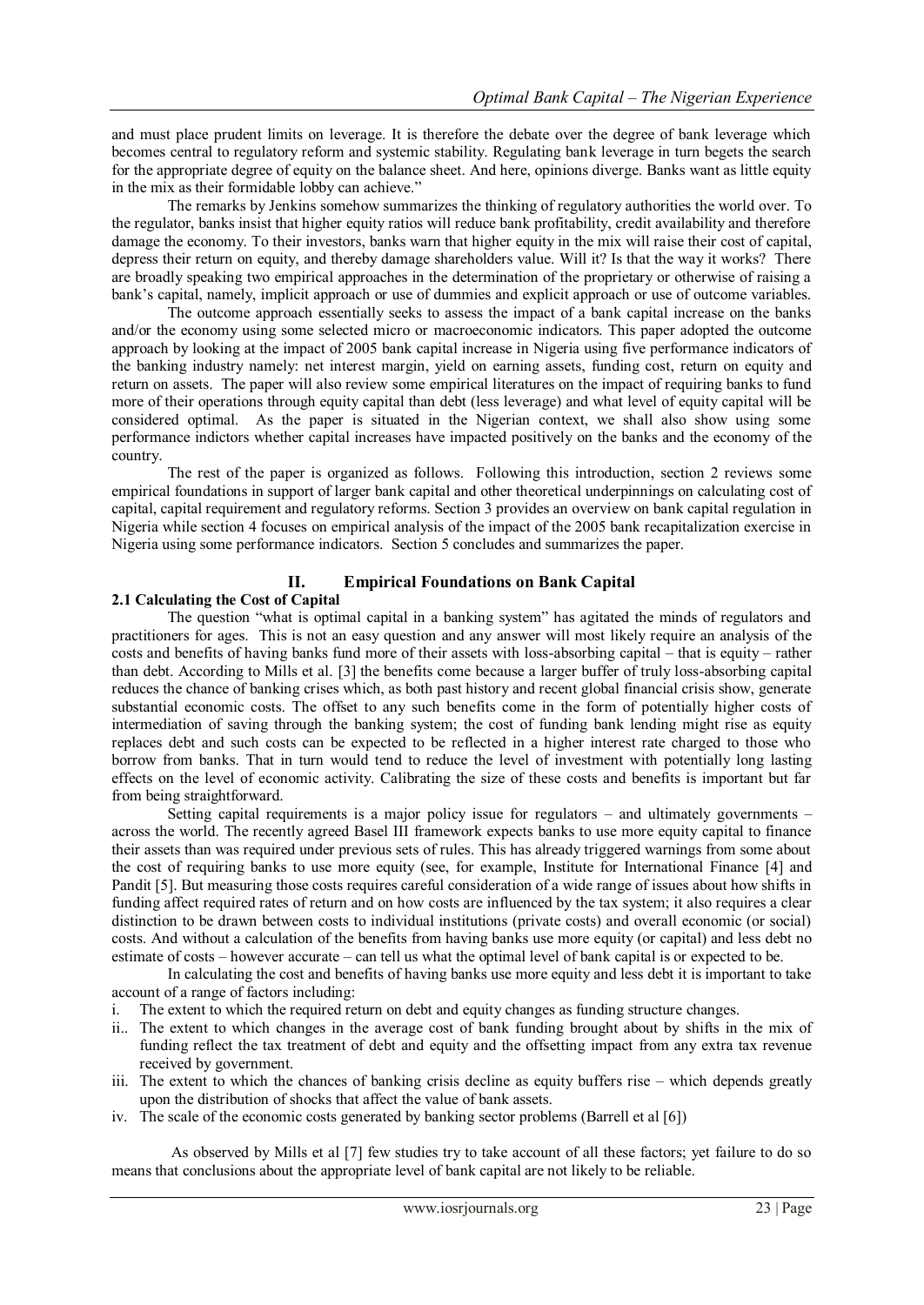It is important to remark that even proportionally large increases in bank capital are likely to result in a small long-run impact on the borrowing costs faced by bank customers. But substantially higher capital requirements could create very large benefits by reducing the probability of systematic banking crises. In a study, Mills et al [8] used data from shocks to incomes from a wide range of countries over a period of 200 years to assess the resilience of a banking system to these shocks and how equity capital protects against them. They found that the amount of equity funding that is likely to be desirable for banks to use is *very* much larger than banks have had in recent years and higher than targets agreed under the Basel III framework.

## **2.2 Capital requirements and regulatory reform**

In the financial crisis that began in 2007, and which reached an extreme point in the Autumn of 2008, many highly leveraged banks found that their sources of funding dried up as fears over the scale of losses – relative to their capital – made potential lenders pull away from extending credit. The economic damage done by the fallout from this banking crisis has been enormous; the recession that hit many developed economies in the wake of the financial crisis was exceptionally severe and the scale of government support to banks has been large and it was needed when fiscal deficits were already ballooning in most countries especially in Europe and United States (Eboh and Ogbu, [9]).

Such has been the scale of the damage from the banking crisis that there have been numerous proposals – some now partially implemented – for reforms of banking regulation. Proposals for banking reform broadly fall into two groups. The first group requires banks to use more equity funding (or capital) and to hold more liquid assets to withstand severe macroeconomic shocks. The second groups of proposals are often referred to as forms of "*narrow banking*". These proposals aim to protect essential banking functions and control (and possibly eliminate) systematic risk within the financial sector by restricting the activities of banks (Eboh and Ogbu, [10]). But in an important sense proposals of both types can be seen to lie on a continuous spectrum. For example, "mutual fund banking" as advocated by Kotlikoff [11] is equivalent to having banks to be completely equity funded (operate with a 100% capital ratio); while a pure "utility bank" of the sort advocated by Kay [12] can be seen as equivalent to a bank with a 100% liquidity ratio.

Measuring the cost and benefits of banks having very different balance sheets from what had become normal in the run up to the crisis is therefore central to evaluating different regulatory reforms.

The argument that balance sheets with very much higher levels of equity funding, and less debt, would mean that banks" funding costs would be much higher is widely believed. But there are at least two powerful reasons for being skeptical about it. According to Mills et al [13] in the UK and USA economic performance was not obviously far worse, and spreads between reference rates of interest and the rates charged on bank loans were not obviously higher, when banks made very much greater use of equity funding. This is prima facie evidence that much higher levels of bank capital do not cripple development, or seriously hinder the financing of investment. Conversely, there is little evidence that investment or the average (or potential) growth rate of the economy picked up as leverage moved sharply higher in recent decades.

Furthermore, it has been shown that spreads on bank lending were not significantly higher when banks" had higher capital levels. According to Gertler and Quaralto [14] Bank of England data show that spreads over reference rates on the stock of lending to households and companies since 2000 have averaged close to 2%. Evidence indicates that the spread over Bank rate of much bank lending at various times in the twentieth century was consistently below 2%. According to The Banker 15] reports "*traditionally bank advances are made at rates of interest very close to the Bank rate – at the most customers might be asked to pay 2 percent above Bank rate, with the bulk of funds being placed at somewhat less than this"* Over a decade earlier (in 1959) the Radcliffe report stated: *"Most customers pay 1 percent over Bank rate subject to a minimum of 5 percent; exceptionally credit-worthy private borrowers pay only 0.5 percent above Bank rate".* Almost thirty years before the MacMillan Report [16] on UK banking noted that: *"The general position, with occasional deviations, is that ... the rate of interest charged on loans and overdrafts is ½ a per cent to 1 per cent above Bank rate"*. Going back even further, Homer and Sylla [17] report that in 1890, 1895 and 1900 English country towns banks charged average rates of respectively 5.1%, 4% and 4.5% on overdrafts. UK Bank rate averaged 4.5%, 2% and 3.9% in those years, so the average spread was about 1%.

The absence of any clear link between the cost of bank loans and the leverage of banks is also evident in the US. In the work by Mills et al [18] using US data on a measure of the spread charged by US banks on business loans over the yield on Treasury Bills. They show that the significant increase in leverage of the US banking sector over the twentieth century was not accompanied by a decrease in lending spreads, indeed the two series are mildly *positively* correlated so that as banks used less equity to finance lending the spread between the rate charged on bank loans to companies and a reference rate actually increased. Of course such a crude analysis does not take into account changes in banks asset quality or in the average maturity of loans. Nevertheless this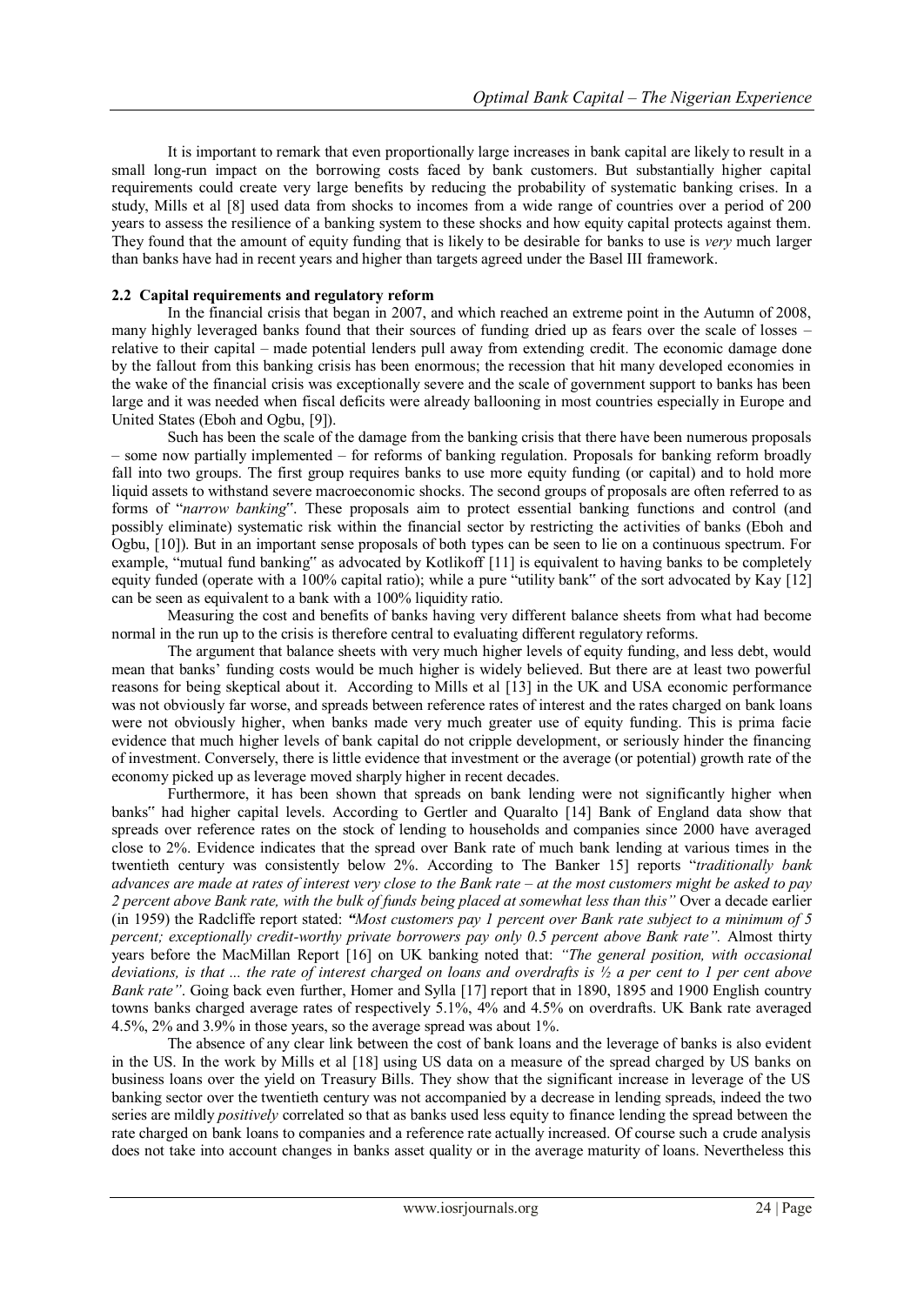evidence provides little support for claims that higher capital requirements imply a significantly higher cost of borrowing for firms.

The second reason for being skeptical that there is a strong positive link between banks using more equity and having a higher cost of funds is that the most straightforward and logically consistent model of the *overall* impact of higher equity capital (and less debt) on the total cost of finance of a company implies that the effect is zero. The Modigliani-Miller (MM) theorem implies that as more equity capital is used the volatility of the return on that equity falls, and the safety of the debt rises, so that the required rate of return on both sources of funds falls. It does so in such a way that the weighted average cost of finance is unchanged (Modigliani and Miller [19]).

From the foregoing, it is not self-evident that requiring banks to use more equity and less debt has to substantially increase their costs of funds and/or mean that they need to charge substantially more on loans to service the providers of their funds.

According to Reinhart [20] there are certainly reasons why the Modigliani-Miller result is unlikely to hold exactly, and in the next section we consider them and assess their relevance for measuring the social cost of having banks use more equity to finance lending. But it would be a bad mistake to assume that the reduced volatility of the returns on bank equity deriving from lower bank leverage has no effect on its cost at all. Indeed recent empirical research for the US suggests that the Modigliani-Miller theorem might not be a bad approximation even for banks. Kashyap et al [21] find that the long-run steady-state impact on bank loan rates from increases in external equity finance is modest, in the range of 25-45 basis points for a ten percentage point increase in capital requirements (that is a rise in capital of 10% of bank assets, which would roughly halve leverage).

## **2.3 The Cost of Equity**

The Modigliani-Miller (MM) theorem states that, in the absence of distortions, changes in a company"s capital structure do not affect its funding cost. According to Mills et al [22] there are several reasons why the theorem is not likely to hold exactly for banks, though to jump to the conclusion that the basic mechanism underlying the theorem – that equity is more risky the higher is leverage – is irrelevant would certainly be a mistake. The key question is to what extent there is an offset to the impact upon a bank"s overall cost of funds of using more equity because the risk of that equity is reduced and so the return it needs to offer is lowered. Some of the reasons that this offset will be less than full are well known and apply to both banks and non-financial companies. The most obvious one is the tax treatment of debt and equity. Companies can deduct interest payments, but not dividends, as a cost to set against their corporation tax payments (though this effect can be offset – possibly completely – if returns to shareholders in the form of dividends and capital gains are taxed less heavily at the personal level than are interest receipts).

Econometric evidence suggests that tax distortions have a significant influence on financial structure (Auerbach [23]), Cheng and Green [24], Graham [25]. For example, Weichenrieder and Klautke [26] conclude that a 10-point increase in the corporate income tax rate increases the debt-asset ratio by 1.4 - 4.6 percentage points; Desai et al [27] estimate the impact on the debt-asset ratio at 2.6 percentage points. IMF (2009) calculations suggest that with a corporation tax rate of 28% UK companies required post-tax return for debt finance was around 225 basis points lower than for equity in 2008.

To this end, stricter capital requirements will mean banks are less able to exploit any favourable tax treatment of debt. But the extra corporation tax payments are not lost to the economy and the value of any extra tax revenue to the government offsets any extra costs to banks. Indeed the extra tax receipts could, in principle, be used to neutralize the impact on the wider economy of any increase in banks" funding costs. So it is not clear that in estimating the wider economic cost of having banks use more equity, and less debt, we should include the cost to banks of paying higher taxes.

Another friction or distortion that may create a cost to banks of using less debt stems from (underpriced) state insurance. Aikman and Nelson [28] observed that deposit insurance – unless it is charged at an actuarially fair rate – may give banks an incentive to substitute equity finance with deposit finance. If governments insure (either implicitly or explicitly) banks" non-deposit debt liabilities the cost of that funding will also fall relative to equity. With non-deposit debt such insurance is usually not explicit so it is less clear that there is an incentive for banks to lever up by using wholesale (un-insured) debt. Nor does the existence of insurance – either explicit or implicit and on some or all of the debt liabilities of a bank – nullify the mechanism underlying the MM result. The essence of MM is this: higher leverage makes equity more risky, so if leverage is brought down the required return on equity financing is likely to fall. That is true even if debt financing is completely safe – for example because of deposit insurance or other government guarantees. In fact the simplest textbook proofs of the MM theorem *assume* that debt is completely safe.

Because of the existence of these distortions – potential tax advantages for issuing debt and underpriced (implicit and explicit) guarantees for debt – it should not be surprising if the MM irrelevance theorem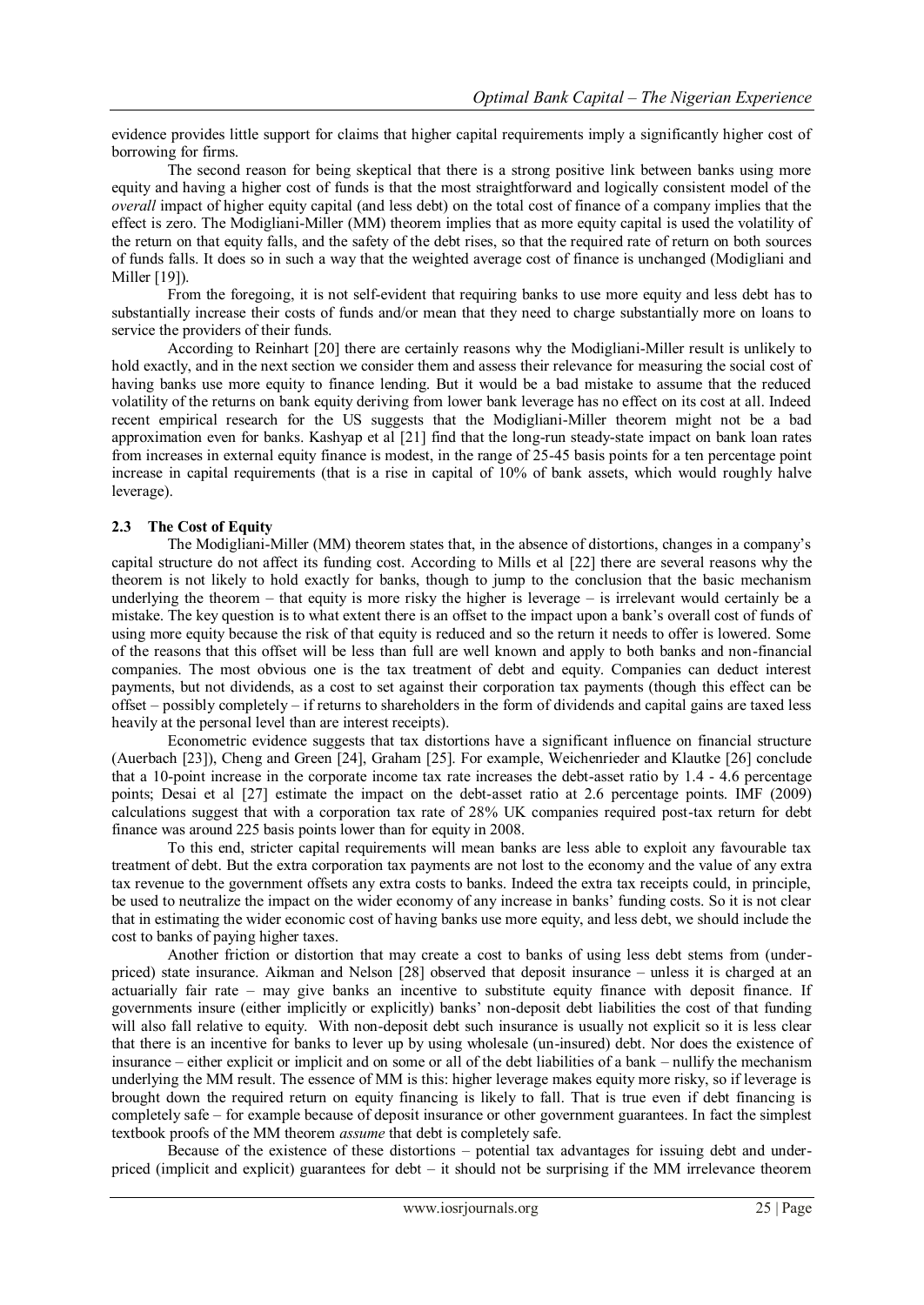does not hold to the full extent. There are also agency arguments as to why banks might find it advantageous to use debt (see Calomiris and Kahn [29] and for an example of a model relying on those agency effects see Gertler et al. [30].

#### **2.4 Translating Changes in Bank Funding Costs into Changes in Output for the Wider Economy**

To estimate the economic cost of higher capital requirements, Mills et al [31] calibrated the impact of higher funding costs for US banks on output. They assumed any rise in funding costs is passed on one-for-one by banks to their customers. The impact of higher lending costs on GDP could be assessed using a structured macroeconomic model that incorporates banks (see, for example, BIS 2010a [32], and Barrell *et al*, [33]). They followed the strategy used in the Bank of England Financial Stability Review [34], which is more transparent and focuses on the key transmission channels between banks" cost of funding, firms" cost of capital, investment, and GDP. In their analysis,

Mills et al  $[35]$  assumed that output (Y) is produced with capital (K) and labour (L) in a way described by a very standard production function. Shifts in the cost of borrowing to finance investment alter the equilibrium capital stock and it is the impact of that upon steady state output that gives the long run cost of higher bank capital requirements. For a production function with constant elasticity of substitution,  $Y = f(K, L)$ the responsiveness of output to cost of capital was estimated using the chain rule. Estimates of the economic cost, in terms of lower output, of higher capital requirements on banks depend on several things: the magnitude of the market wide equity risk premium; whether or not tax factors affect the impact upon non-financial firms of banks having to use more equity; the extent of any offset so that the required return on bank equity falls with lower leverage; the importance of bank lending in firms total finance; the elasticity of substitution between labour and capital; and the choice of discount rate. The economic cost is the present value of all lost GDP to infinity expressed as a percentage of current annual GDP. The impact of a doubling in capital (halving in leverage) is to increase the average cost of bank funds by about 38 bps when there is no MM offset and it is assumed that all of the impact of the extra tax paid by banks is included as an economic cost.

According to Mills et al [36] to reduce the present value of the flow of annual GDP by 13% of current annual output (1268 basis points); it would mean the level of GDP was permanently about one third of a percent lower. They further found that when they allowed a 45% MM offset the impact on bank cost of funds falls to about 22bp and the effect on GDP falls to under 0.2% (generating a present value loss of about 7.5% of annual GDP). Of that impact on WACC just under 5bp is a tax effect; the effect of higher capital on WACC without tax is slightly under 18bp, generating a hit to GDP of about 0.15% (creating a present value loss of just under 6%). They reported that if the MM effect is bigger (75%) the rise in WACC falls to around 8bps and the fall in long run level of GDP is just over 6bps.

## **2.5 Quantifying the Benefits of Higher Capital Requirements**

Higher capital makes banks better able to cope with variability in the value of their assets without triggering fears of (and actual) insolvency. This should lead to a more robust banking sector and a lower frequency of banking crises. The benefit of having higher capital levels can be measured as the expected cost of a financial crisis that has been avoided.

#### **2.5.1. Probability of crisis and bank capital**

We can think of a banking crisis – at least of the sort that higher capital can counter – as a situation where many banks come close to insolvency. That is where the fall in the value of their assets is close to being as large as (or is greater than) the amount of loss-absorbing equity capital they have. The type of fluctuations in asset values that would generate such a situation is generalized falls in bank assets – things not specific to a particular bank. It is difficult to predict the likely volatility of banks asset values and therefore the probability of extreme events that could lead to a financial crisis. A common starting point is to assume a normal distribution for the value of bank assets. But this normality assumption very likely understates the likelihood of extreme events; historically extreme events occur with a frequency much higher than implied by a normal distribution.

A large part of banks" assets are debt contracts whose value depends on the ability of borrowers to honour interest and principal repayments from their income and savings. There is likely to be a close link between the value of bank assets (in aggregate) and a country"s national income (GDP). So the basic assumption is that losses in the value of assets are linked to *permanent* falls in GDP. Specifically it is assumed that the percentage fall in the value of risk-weighted assets moves in line with any permanent fall in the level of GDP. In a work using UK banks,

Barnes et al [37] found that on the aggregate big UK banks have had total assets that are almost 3 times risk-weighted assets (on the Basel II definitions). Thus the typical risk weight is about 30%. They assumed that a bank sees a fall in the value of each of its assets that is equal to the permanent fall in GDP (in percent) multiplied by the risk weight of that asset. If GDP permanently falls by 1% an asset worth £1 and with a risk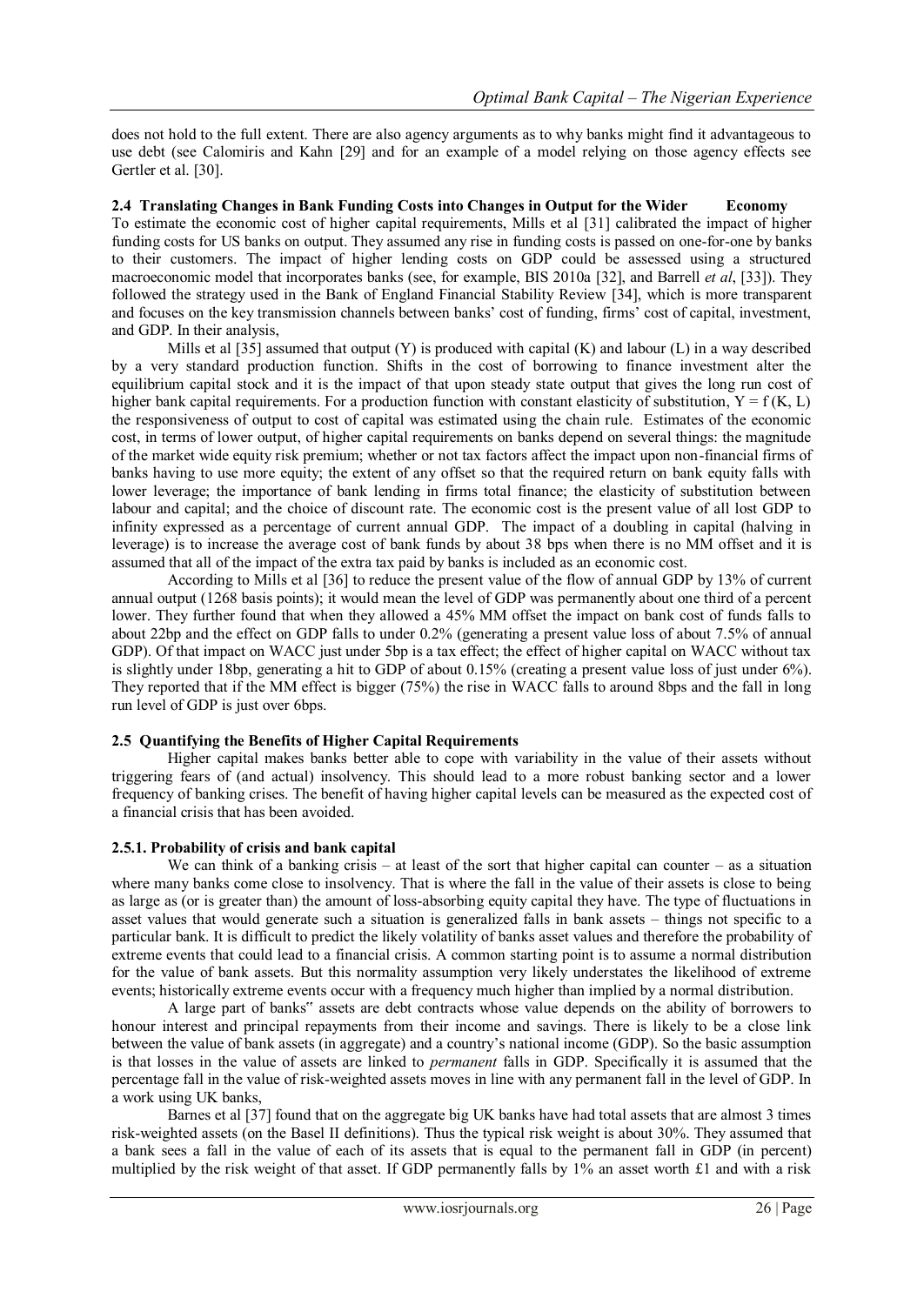weight of 0.3 would see its value fall by 0.3%, so it would be worth 99.7p. If GDP fell by 10% in a year (a very large fall), and using the average risk weight of 0.3, the fall in assets would be  $3%$  – so assets would be worth 97% of their start of year value. A bank with leverage less than 33.3 (1/0.03) could withstand such a loss. Based on this assumption, they used an assumed probability distribution for changes in annual GDP to calculate the probability of a banking crisis in any given year for different levels of bank capital. This means that modelling GDP largely reflects shocks that cause bank asset values to fluctuate – rather than shocks that emanate from banks and cause movements in incomes. What they did was to calibrate a model of shocks to incomes (i.e. GDP) using data from a large group of countries over a two hundred year period during which most of the biggest movements in GDP reflect wars and political turmoil that are likely to be substantially independent from banking conditions. Historical data on changes in GDP strongly suggests that the frequency of such large negative shocks is very much greater than would be implied by an estimated normal distribution, a distribution which most of the time matches the GDP data well. A much better way to match the distribution of risks that end up affecting GDP is to assume that most of the time risks – or shocks – follow a normal distribution, but once every few decades a shock comes that is very large and which is not a draw from a normal distribution.

This assumption – that GDP changes are normal, but with the added chance that there are low probability quite extreme outcomes – is one made by Robert Barro in a series of important studies of rare events that hit economies (see Barro [38]).

## **2.5.2. Expected cost of crisis and bank capital**

To assess the impact of a financial crisis, one needs to make some assumptions about the size of its initial effect on incomes (GDP) and their persistence. We make the same assumptions as in the Bank of England"s FSR [39], that if a banking crisis occurs, GDP falls initially by 10% and three quarters of this reduction lasts for just five years whilst one quarter is permanent. Based on that assumption, and a discount rate of 2.5%, the present value gain of permanently reducing the likelihood of a systematic crisis in any one year by one percentage point is around 55% of current annual GDP. The initial impact of a 10% fall in GDP is in line with the IMF estimate of the typical cost of a financial crisis. It also accords with the recent experience of most countries in Europe and the United States. In the UK for instance, the level of GDP in the first half of 2010 was around 10% below what it would have been if growth from 2007 H1 had been equal to the long-run UK average. The estimate of the cost of crisis is, of course, sensitive to our assumptions about the impact of the financial shock and its persistence. If we assumed no permanent effects on GDP, the benefits of higher capital requirements would then fall to about 20% of GDP per percentage point reduction in the likelihood of crises.

These simple calculations suggest this: when we allow for rare  $-$  but very negative  $-$  events that hit GDP and whose frequency matches historic data (but which do not follow a normal distribution) there are likely to be large benefits from banks having much more capital. In the next section we turn to estimating how large those benefits are and how they compare to the costs of banks using more capital.

#### **2.5.3 Calibrating optimal capital**

Using the estimates for the social costs and benefits of higher capital requirements, we can assess what is a socially-optimal level of capital for the banking sector; that is the level of capital where the extra benefit of having more capital just falls to the extra costs of having more capital. The marginal benefit of additional units of equity capital is the reduction in the expected cost of future financial crises. Given the assumed distribution of shocks to bank asset values, this benefit tends to decline with additional capital. But since it looks like there are very occasionally extremely negative shocks to asset values, the benefit of extra capital does not fall monotonically. The costs of having banks finance more of their assets with equity is, given our assumptions, linear. So the marginal cost (for a given set of assumptions on the equity risk premium, the extent to which MM holds and the degree to which investment is assumed to be financed from bank lending) is constant. Both costs and benefits are measured as the expected present value of all changes to the future levels of GDP.

In a seminal work by Jappali et al [40] they show using two estimates the marginal benefits of extra capital: in one estimate they assumed that a quarter of the fall in output associated with a financial crisis is permanently lost; in the second estimate they assume that 5 years after a banking crisis the level of GDP returns to where it would have been had there been no crisis. The highest cost scenario is one where there are no MM offsets and additional tax payments from banks to the government are simply a loss to society. Their base case (the middle cost line) assumes a 45% MM offset (the lowest estimated MM offset) and that the Government uses any additional tax receipts to neutralize the negative impact on corporate investment from banks paying more tax. The lowest cost scenario makes the assumption that banks provide 16% of business finances, rather than the 33% assumed in the base case. Their result shows clearly the implication of assuming that there is a small probability of a huge negative shock to incomes and bank asset values – it means that there is a benefit in having extremely high levels of capital (of the order of 50% of risk weighted assets) to allow banks to survive such a shock. But there is a great deal of uncertainty about what the true probability of very big negative shocks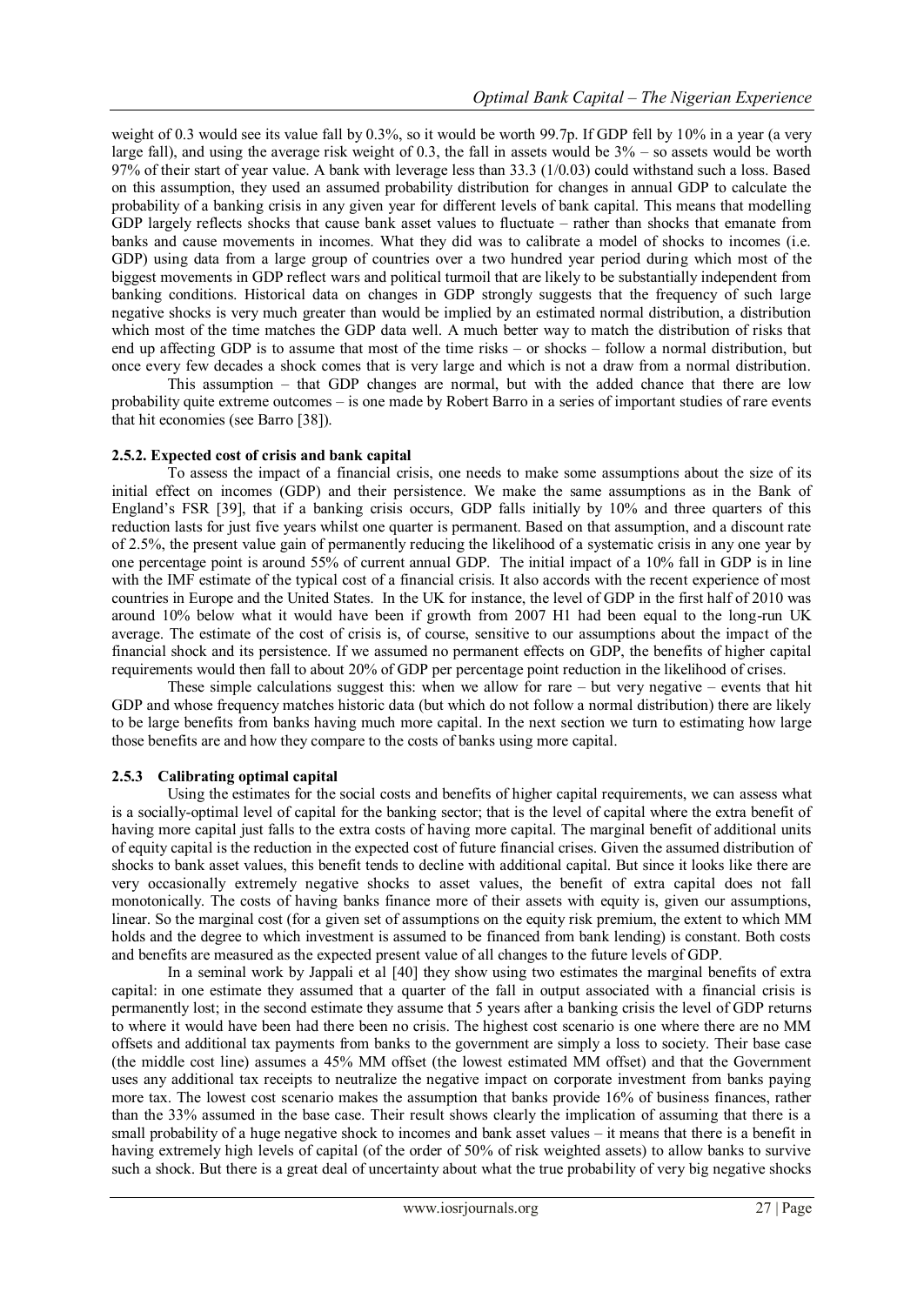to economies is and how bad those shocks really are. But even if one ignored the chances of those extreme shocks – and ignored the rise in marginal benefits of equity capital at very high levels – one would still find that the point at which benefits of more capital fell below costs will not be until capital was 17% to 20% or so of risk-weighted assets. This would be about 5 times as much capital – and one fifth the leverage – of banks now.

But as noted above that result is hugely influenced by our assumption that there is a non-negligible probability of a fall in GDP and risk weighted assets of the order of 38% or so. If we set that to one side – perhaps because the uncertainty around the probability of such a huge fall in incomes is great – the implied optimal levels of capital for the central assumptions on costs and benefits is very much lower. In that case our central estimate of optimal capital – assuming some permanent impact of a crisis on GDP – is 19% of riskweighted assets. Therefore, once we ignore very bad outcomes all the optimal capital ratios estimated are within the 16-20% range.

The latest Basel agreement takes some significant steps in the direction their (Japalli et al [41]) results suggest. It does so by redefining capital to be truly loss-absorbing and setting the (ultimate) minimum target for common equity capital at 7% of risk-weighted assets. That 7% figure of adjusted risk weighted assets corresponds to a higher proportion of risk weighted assets under the previous Basel rules; it corresponds to a minimum level of loss-absorbing capital that is probably closer to 10% of the Basel II version of risk weighted assets. Nevertheless our foregoing empirical analysis suggests clearly that far more ambitious reforms would ultimately be desirable – a capital ratio which is at least twice as large as that agreed upon in Basel would take the banking sector much closer to an optimal position.

## **III. Bank Capital Regulation in Nigeria: An Overview**

The prime regulatory body for financial institutions in Nigeria is the Central Bank of Nigeria. The Central Bank of Nigeria was established in 1958. Its principal objects are to: (i) issue legal tender currency in Nigeria; (ii) maintain external reserves to safeguard the international value of the Nigerian currency; (iii) promote monetary stability and a sound financial system in Nigeria; and (iv) act as banker and financial adviser to the Federal Government. The promotion of monetary stability is a prerequisite for a sound financial system, and indeed, for the economic development of any country (Ogowewo and Uche [42]). Prior to its establishment, monetary activities were overseen by the West African Currency Board (WACB), which was established in 1912 with headquarters in London. The WACB was charged essentially to provide for and to control the supply of currency to the British West African Colonies, Protectorates and Trust Territories. Even though WACB was not a monetary authority in the strict sense of the word and has various limitations, the colonial government was reluctant to replace it with a central bank. According to Ogowewo and Uche [43] the Bank of England feared that central banks in newly independent developing countries might be unable to adhere to sound principles of monetary system management, especially when exposed to political pressures. According to them, the Bank of England was no doubt keen to avoid the mistakes of the past where several central banks collapsed in Europe in the early 20th century.

Eventually with passage of time, it became obvious to the Bank of England that political independence and central banking were inexorably linked, it reluctantly conceded. The Bank of England, however, ensured that enough safeguards were put in place to prevent political interference and ensure monetary stability in postindependence Nigeria. Specifically, it ensured that the Central Bank of Nigeria Ordinance, 1958, had explicit provisions limiting the ability of the Central Bank to expand the money supply. This was an important part of the architecture of Nigeria's monetary law. In this regard, the Central Bank of Nigeria Ordinance, 1958, provided that the value of the central bank reserve should, at least for a period of five years, be not less than the aggregate of an amount representing 60 per cent of the bank's notes and coins in circulation together with an amount representing 35 per cent of the Bank"s other demand liabilities; after five years, such reserves should be not less than 40 per cent of the aggregate of the Bank"s notes and coins in circulation and other demand liabilities. With the passage of time, these restrictions were discarded and the Central Bank became progressively less inhibited in funding government deficits. The implication of this trend is the failure of the Central Bank to promote monetary stability in the country with dire consequences for the financial system in particular and the economy in general.

As further observed by Ogowewo and Uche [44] "having failed in its primary responsibility to provide a sound macro-economic environment for economic activity including banking, the Central Bank has focused on banking supervision, albeit poorly, as if it were the panacea to the problem of banking instability" In this context, the regulation has tilted more towards bank capital regulation. In fact between 1952 till date, there have been over 13 episodes of bank capital increases. Although the first commercial bank was established in Nigeria in 1891, it was not until 1952 that the stipulated quantum of bank share capital became a regulatory tool. The initial banks that were operating in Nigeria in the late 19th century had extensive British links. At the time, the United Kingdom did not have any formal and elaborate structure of banking supervision as the regulation of banking in the UK began with informal controls by the Bank of England and was eventually placed on a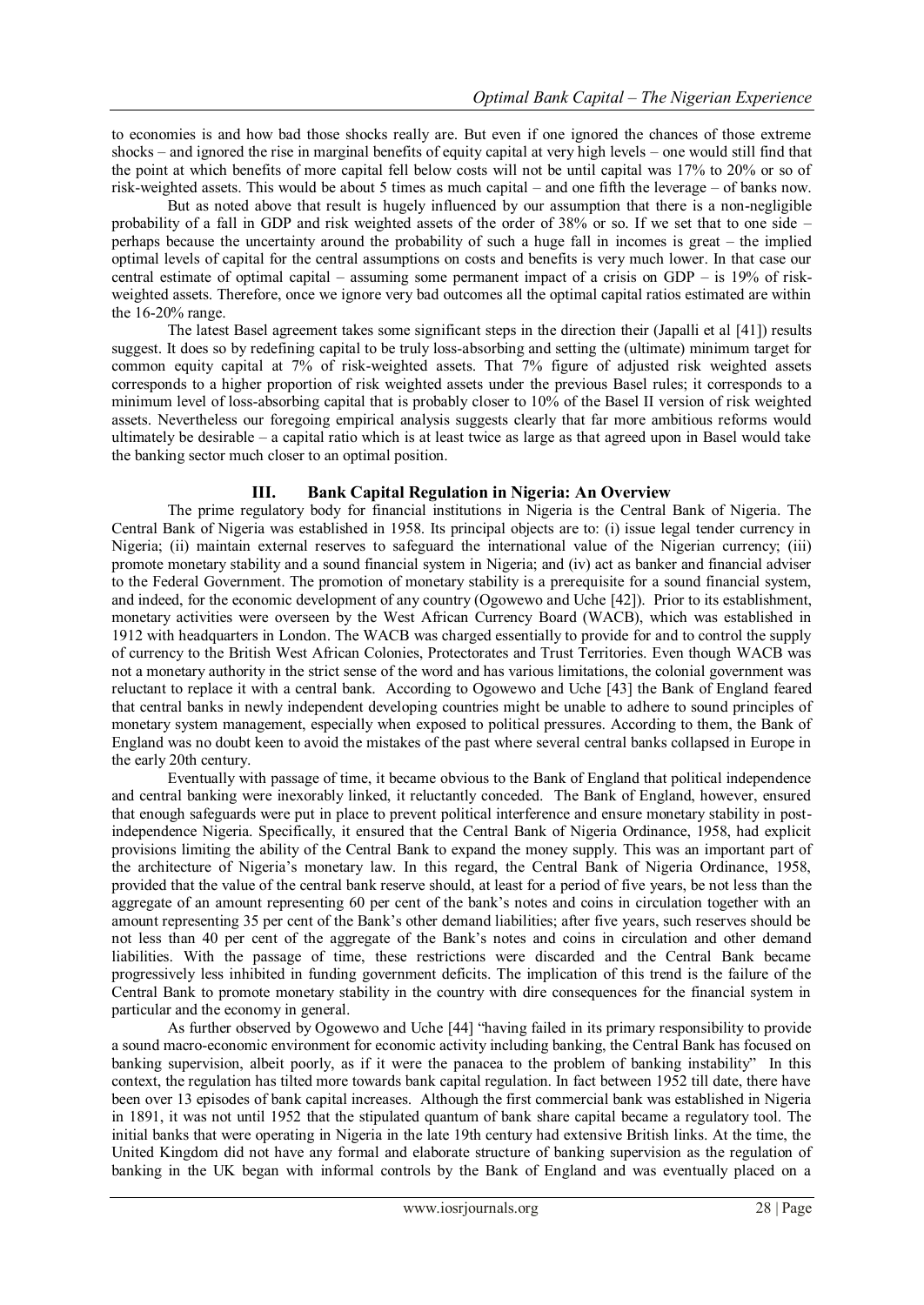statutory basis by the Banking Act 1879. Accordingly, from the onset there was no attempt to regulate banking in Nigeria. Most of the early foreign banks in Nigeria were established to cater for British trading interests and the banking needs of the colonial government. It was not their aim to service the indigenous people. This discriminatory attitude led to the emergence of indigenous banks. Most of these banks were poorly staffed, poorly capitalized and sometimes fraud infested. This made it difficult for the colonial administration to sustain a laissez-faire banking regulatory regime in the Nigerian colony. Mr. G. D. Paton of the Bank of England was therefore appointed to review the Nigerian banking system with a view to introducing regulation. It was the Paton Report of 1948 that led to the enactment of the Banking Ordinance, 1952. On the issue of bank capital, the Ordinance stipulated a minimum share capital of £12,500. Existing banks were then given three years to meet the requirements of the Ordinance or cease to exist as banks. Within two years of the Ordinance taking effect, there were mass runs on most of the indigenous banks that had not met the set criteria. This led to the failure of 17 of these indigenous banks in 1953–54 alone. The fact that there was little integration between the foreign and indigenous banks helped quarantine the remaining part of the banking industry from any contagion amongst the indigenous banks. The colonial government gladly allowed the indigenous banks to perish. Since 1952, the level of bank share capital required by the Central Bank has continued to rise. In 1958, the Banking Ordinance, 1952, was repealed. The new Banking Ordinance of 1958 raised the minimum share capital requirement for foreign banks from £100,000 to £200,000. The requirement for the indigenous banks remained unchanged. In practice, however, this had little effect on the Nigerian banking industry at the time as most of the foreign banks then in existence already had paid up capital above the recommended minimum. In 1962, the minimum share capital requirement for banks was again reviewed upwards: that for indigenous banks was raised to £250,000, while in the case of foreign banks, they were now required to retain in Nigeria funds equal to the minimum £250,000. A seven years grace period was allowed by the government for full compliance. Just as the seven years grace period was about to expire, a new banking decree – a law enacted by the then military dictatorship – repealed the Banking Ordinance of 1958. The Banking Decree, 1969, increased the share capital for indigenous banks to £300,000 and that for foreign banks to £750,000. The end result of all these increases was the exit of private indigenous banks from the Nigerian banking space. By 1969, all the indigenous banks that survived the 1953–54 crises had been taken over by regional/state governments. This was because share capital increases had made private indigenous participation in bank ownership difficult. More capital increases were to follow especially after the introduction of Structural Adjustment Programme in 1986. One of the major planks of the Structural Adjustment Programme was the liberalization of the financial sector which saw to the proliferation of banks and other non-bank financial institutions. After just two years of the adoption of the Structural Adjustment Programme, the Central Bank had increased the minimum share capital base to 6 million for merchant banks and 10 million for commercial banks. This new capital base was not sustainable due to high level of inflation prevalent in the country and another increase was announced two years later. The new capitalization was 12 million and 20 million for merchant banks and commercial banks, respectively. By 1991, the Banks and Other Financial Institutions Decree repealed the Banking Decree of 1969. Again, the new Decree raised share capital to 40 million and 50 million for merchant banks and commercial banks, respectively. Once again, the fact that inflation had eroded the real value of the previous capital requirement was a major reason for the increase. By 1988, all commercial banks were required to have a share capital of N10million while merchant banks were required to have a capital base of N6million. Two years later, this was increased to N12million for merchant banks and N20million for commercial banks. A year later, with the promulgation of Banks and Other Financial Institutions Decree (BOFID) 1991, commercial banks capital requirement was increased to N50million while that of merchant banks was raised to N40million. Moreover, by 1997, all commercial banks were mandated to have a capital base of N500million. This was again increased to N1billion two years later in 1999. By 2004 there was further increase of banks capital to N2billion with a deadline of December 2005. But before this deadline, by 2005, it was increased by 1150 percent to N25billion. And finally in 2010 following the abolition of the universal banking concept, banks were calibrated into three categories (International, National and Regional) with different capitalization requirements of N50bllion, N25billion and N10bllion respectively.

From the foregoing, it is evident that bank capital increases is a common regulatory tool in Nigeria. It is also evident that these increases have not succeeded in instilling stability in banking as the history of banking crisis in Nigeria will attest. It has rightly been argued that: ""[M]ore capital does not necessarily mean more safety. Whether more capital decreases the risk of bankruptcy depends on what happens to the asset portfolio when the new capital is introduced. Furthermore, since capital is costly to raise (as compared say to pure debt), banks would be under pressure to generate higher returns from the additional capital, thereby forcing them to take on greater risks"

# **IV. Empirical Analysis of the Impact of Bank Re-capitalization Exercise**

To assess the impact of bank capital increases in Nigeria, we review the impact of the 2005 bank capital increase on the performance of Nigerian banks. To achieve this, the study employed secondary data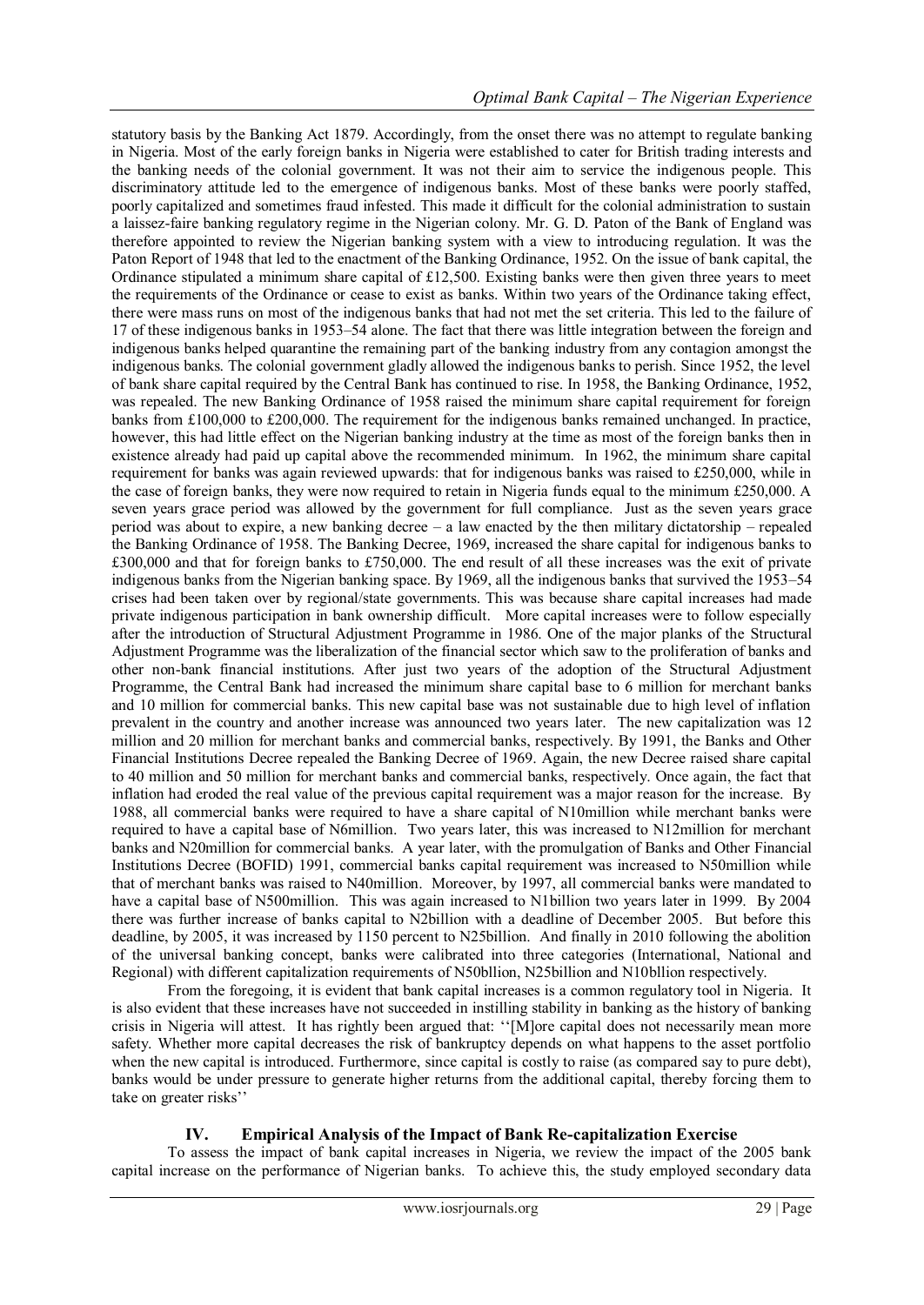obtained from Nigeria Deposit Insurance Corporation (NDIC) annual reports of various issues. The data were analyzed using ratio analysis to measure banks performance. An analytical technique was further employed to test the equality of the mean of the key profitability ratios using t-test statistic of the pre and post 2005 key profitability ratios of banks. All the insured banks were used for the study. We used the 2005 recapitalization as the base year, testing the performance of banks five years before the 2005 recapitalization exercise and five years after the 2005 recapitalization exercise (2005 inclusive) to see the significance of that year recapitalization exercise.

## **4.1 Methods of Data Analysis and Definition of Ratios:**

In an attempt to test the significance of the 2005 recapitalization on bank performance, this study adopts a simple ratio analysis, using specifically profitability ratios to evaluate the performance of Banks five years before the 2005 recapitalization exercise comparing it with the performance of the banks five years after the recapitalization exercise. A test of equality of mean was also carried out using the t-test to see if there is any significant difference in the mean of the pre and post ratios used. The ratios used are as stated below:

- i. **Net Interest Margin:** This is calculated as interest income from loans and security investment less interest expense on deposit and other debt issues divided by total asset. This ratio measure how large a spread between interest revenues and interest costs the banks management have been able to achieve by close control over earning assets and the pursuit of the cheapest sources of fund. *Net interest margin* is also known as "net yield on interest-earning assets." The formula for net interest margin is: Net Interest Margin = (Interest Received - Interest Paid)/Average Invested Assets. Net interest margin is always expressed as a percentage. Assume John borrows \$1,000,000 and uses it to buy [bonds](http://www.investinganswers.com/financial-dictionary/bonds/bond-1287) of Company XYZ. The bonds pay 5% interest per year, or \$50,000. The interest rate on the loan is 3%, or \$30,000 per year. Using the formula above, John's net interest margin is: Net Interest Margin =  $(\$50,000 - \$30,000) / \$1,000,000 = 0.02$  or 2%. A positive net interest margin means th[e investment](http://www.investinganswers.com/financial-dictionary/investing/investment-4904) strategy pays more interest than it costs. Conversely, if net interest margin is negative, it means the investment strategy costs more than it makes. Banks are keenly interested in their net interest margins because they lend at one rate and pay depositors at another. However, comparisons between net interest margins of different banks are not always useful because the nature of each bank's lending an[d deposit](http://www.investinganswers.com/financial-dictionary/personal-finance/deposit-5251) activities varies. Net interest margin is a measure of an [investing](http://www.investinganswers.com/financial-dictionary/investing/investing-5065) strategy's success, especially when investors are attempting to ["arbitrage"](http://www.investinganswers.com/financial-dictionary/world-markets/arbitrage-2171) the [market](http://www.investinganswers.com/financial-dictionary/economics/market-3609) by borrowing at a rate that they believe is below what their potential returns [will](http://www.investinganswers.com/financial-dictionary/estate-planning/will-4974) be.
- ii. **Yield on earning assets** This represents the percentage of return that an institution is receiving on its earning assets. Earning assets include all assets that generate explicit interest income or lease receipts. It is typically measured by subtracting all non-earning assets, such as cash and due from banks, premises, equipment, and other assets from total assets. Earning Assets is calculated as Earning Assets = Total Assets - Non Earning Assets.
- iii. **Funding cost** This is the weighted average cost of capital for the industry.
- iv. **Return on equity** This is measured as net income after taxes divided by total equity capital. It measures the rate of return to the shareholder.
- v. **Return on Asset** This is defined as net income after taxes divided by total assets. This ratio is an indicator of managerial efficiency; it indicates how capable the management of the banks has been in converting the bank"s assets into net earnings.

The data was limited in temporal scope to five years before the 2005 recapitalization exercise and five years after the 2005 recapitalization exercise (2005 inclusive). The choice of the 2005 is very significant. The 2005 re-recapitalization exercise was the largest in Nigeria banking history. In that particular episode existing and new banks were made to recapitalize from N2billion to N25billion – an increase of 1,115 percent.

#### **4.2 Data Analysis, Results and Discussions**

Table 1 below shows the data used in carrying out the study. The table clearly highlights the pre and post situation for the various performance ratios of banks in Nigeria following five years before and five years after the 2005 recapitalization exercise.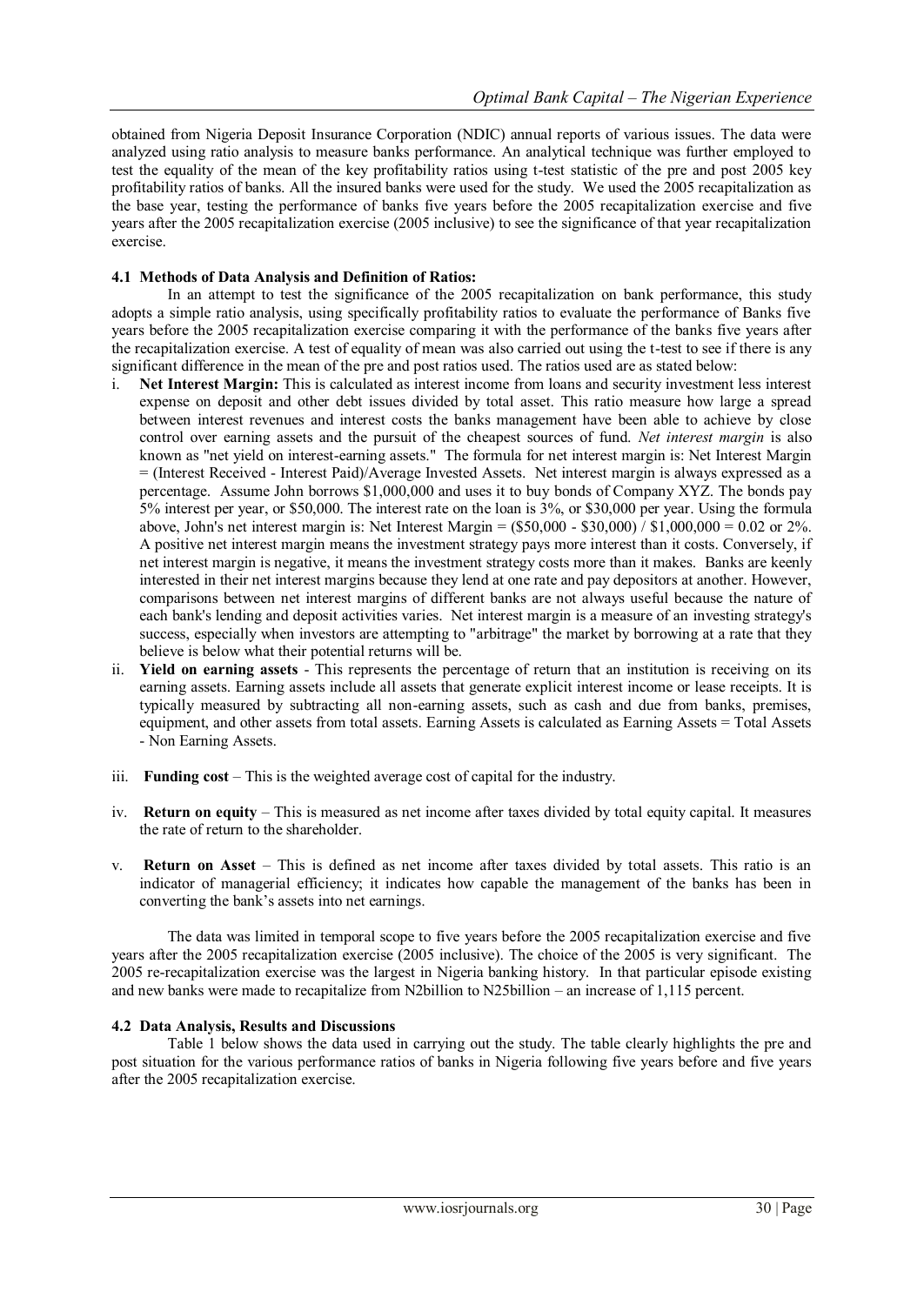| Pre-Capitalization             |        |       |       |       | $\sim$<br><b>Post Capitalization</b> |      |      |       |       |           |
|--------------------------------|--------|-------|-------|-------|--------------------------------------|------|------|-------|-------|-----------|
| Indicator                      | 2000   | 2001  | 2002  | 2003  | 2004                                 | 2005 | 2006 | 2007  | 2008  | 2009      |
| Net Interest Margin            | 14.88  | 9.12  | 10.47 | 7.71  | 10.21                                | 9.53 | 9.87 | 8.42  | 6.77  | 8.02      |
| <b>Yield on Earning Assets</b> | 4.51   | 27.37 | 27.55 | 20.32 | 18.22                                | 4.07 | 3.47 | 20.58 | 18.27 | 22.8      |
| <b>Funding Cost</b>            | 8.09   | 9.47  | 13.05 | 9.63  | 9.66                                 | 10.7 | 12.7 | 11.32 | 11.01 | 10.3<br>4 |
| Return on Equity               | 115.27 | 57.41 | 41.63 | 29.11 | 27.23                                | 4.81 | 4.12 | 36.83 | 24.11 | 9.28      |
| Return on Assets               | 3.78   | 4.82  | 2.63  | 2.00  | 2.58                                 | 0.75 | 0.59 | 5.92  | 4.29  | 64.7      |

**Table 1 Pre and Post Recapitalization Performance Evaluation Indicators for Nigerian Banks**

Source: NDIC Annual Report, Various Years

Brief analyses of the indicators are as follows:

**Net Interest Margin (NIM)** – There was a gradual fall in the NIM for post- recapitalization result. In 2002 it was 10.47, it dropped to 7.71 in 2003 and later pick up in 2004 to stand at 10.21. It started to fall again in 2005 and maintained a continuous decline post capitalization, standing at 8.02 in 2009. A higher NIM relative to the industry average implies how efficient the management has been able to keep the growth of interest income ahead of interest expenses. The result obtained indicates that banks management are still trying to get their bearings after the 2005 recapitalization exercise. Therefore, the result suggests that banks management have been less efficient after the recapitalization but a test of equality of mean will help us reach a better conclusion.

**Yield on Earning Assets (YEA)** – The YEA rose sharply from 4.51 in 2000 to 27.55 in 2002, later drop to 20.32 in 2003 and dropped further to 18.88 in 2004. It continued to drop even after the recapitalization exercise of 2005. It was 4.07 in 2005 but later dropped to 3.47 in 2006 before picking up again in 2007 to 20.58. This growth was not maintained as it dropped again to 18.27 in 2008. This result shows that the banks earned more income on their earning assets before the recapitalization exercise of 2005 than after the recapitalization.

**Funding Cost:** The funding cost (FC) rose from 9.47 in 2000 to 13.05 in 2002, and later fell to 9.63 in 2003 and 9.66 in 2004. It rose again to 10.7 in 2005 after the recapitalization and maintained a continued increase thereafter. This is quite expected as with every major recapitalization exercise - there is an expected increase in funding cost as all the banks will be all out to meet the deadline. However, this was tapered off in 2007 and 2008 and was consistent with the industry average even before the recapitalization.

**Return on Equity (ROE)**: This index measures the rate of return to shareholders, was quite low after the recapitalization falling sharply from 99.45 in 2000 to 41.63 in 2002 and further to 29.11 and 27.23 in 2003 and 2004 respectively. It nose-dived to 4.81 in 2005 after the capitalization exercise and did not improve even thereafter, falling further to 4.12 in 2006 before picking up in 2007. The situation went from bad to worse in 2009 as there was a significant loss of -9.28 to shareholders. This shows that the shareholders receive very low returns in terms of dividend after the recapitalization. This is not surprising as most banks raise their fund through equity shares which now increase the equity capital and the profit after tax did not improve substantially to compensate the shareholder who added additional funds to finance the bank recapitalization.

**Return on Assets (ROA):** This also fell from 3.78 in 2000 to 2.63 in 2002 and fell further to 2.00 in 2003. It picked up slightly to 2.58 in 2004 before falling again to 0.75 in 2005. Surprisingly, immediately after the recapitalization exercise in 2005, it fell to all-time low to 0.59 in 2006. This shows that management of the banks have not been able convert the banks" assets into net earnings after the recapitalization exercise.

# **4.3 Test of Equality of Mean**

To test the robustness of the result, we test for equality of mean. Test of Equality of mean helps to compare mean of a variable to see if there is any significant different between the mean of a period compared with another period of the same variable to know if there is any significant different in the two mean compared. Conventionally, where it is higher than .05 it means that they are not significant – implying that there is no different between the two mean compared. But where it is less than .05 it means they are significant. The descriptive statistics in Table 2 will offer a guide.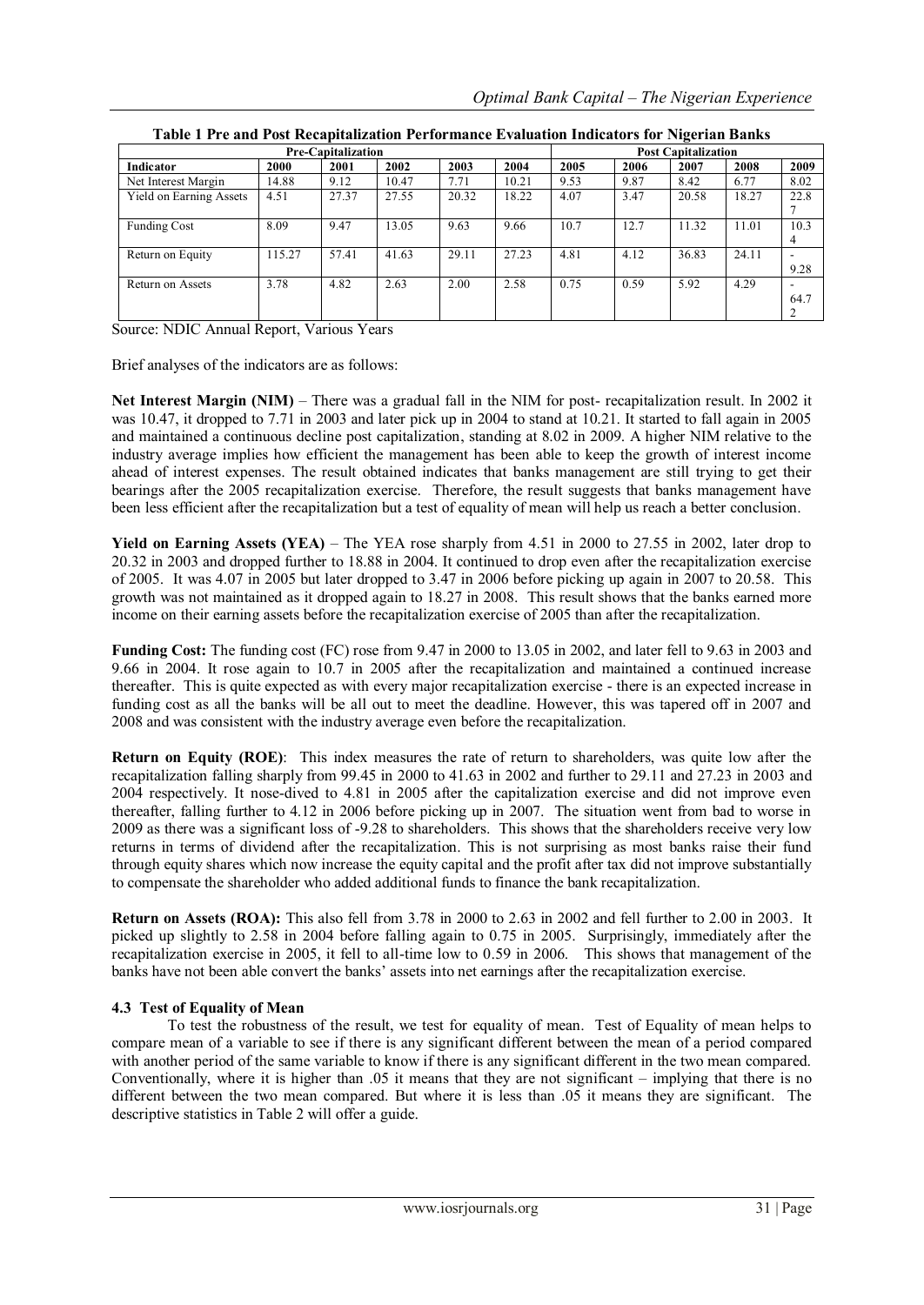| <b>Table 2 Descriptive Statistics</b> |   |         |         |         |                      |  |  |
|---------------------------------------|---|---------|---------|---------|----------------------|--|--|
|                                       | N | Minimum | Maximum | Mean    | <b>Std Deviation</b> |  |  |
| Net Interest Margin:                  |   |         |         |         |                      |  |  |
| $Pre-2005$                            | 5 | 9.12    | 14.88   | 11.2700 | 2.92055              |  |  |
| Post-2005                             | 5 | 7.71    | 10.47   | 9.4633  | 1.52399              |  |  |
| Yield on Earning Asset:               |   |         |         |         |                      |  |  |
| $Pre-2005$                            | 5 | 4.62    | 17.55   | 8.9367  | 7.45937              |  |  |
| Post-2005                             | 5 | 18.88   | 27.55   | 22.2500 | 4.64606              |  |  |
| Funding Cost:                         |   |         |         |         |                      |  |  |
| $Pre-2005$                            | 5 | 8.09    | 9.47    | 8.9933  | .78271               |  |  |
| Post-2005                             | 5 | 9.63    | 13.5    | 10.7800 | 1.96593              |  |  |
| Return on Equity:                     |   |         |         |         |                      |  |  |
| $Pre-2005$                            | 5 | 80.59   | 99.45   | 88.7067 | 9.70049              |  |  |
| Post- $2005$                          | 5 | 27.23   | 41.63   | 32.6567 | 7.82778              |  |  |
| Return on Asset:                      |   |         |         |         |                      |  |  |
| $Pre-2005$                            | 5 | 3.96    | 4.52    | 4.2033  | .28711               |  |  |
| Post-2005                             | 5 | 2.00    | 2.63    | 2.4033  | .35019               |  |  |
| Valid N (listwise)                    | 5 |         |         |         |                      |  |  |

**Table 2 Descriptive Statistics**

Source: Author's computation

Table 2 shows that NIM pre recapitalization mean is higher at 11.27 than the post capitalization NIM mean at 9.4 but table 3 shows that the difference in the mean is not statistical significant. The implication of this is that there is no difference in the performance of the banks in respect of Net Interest Margin before and after 2005 recapitalization exercise.

On yield on Earning Asset, the pre 2005 recapitalization mean is 8.9 with a standard deviation of 7.4 while the post capitalization mean is 22.25 with a better standard deviation of 4.64 meaning that the figures are more aligned. The implication of the result is that post-capitalization the banks earning assets have higher yield after the 2005 recapitalization exercise. Table 3, also shows that the difference in the pre and post mean is significant at 5% level which implies that statistically, there is a significant difference in the means of the two periods compared.

On funding cost, the pre-capitalization mean shows 8.99 with a standard deviation of 0.78 while the post 2005 recapitalization mean shows 10.78 with a standard deviation of 1.96, The implication of this is that pre-capitalization funding cost is better than the post. However, table 3 shows that at 5% level there is no significant difference in the two means compared - meaning that it is not statistically significant. This implies

that statistically, there is no difference in the means of the pre and the post funding cost. This is further illuminated in the descriptive analysis, which shows that the post capitalization funding cost is tending to the

position of the bank during the pre 2005 recapitalization period.

|        |                                             | Mean     | Std Dev. |          | Df | 5% Level |
|--------|---------------------------------------------|----------|----------|----------|----|----------|
| Pair 1 | Net interest Margin Pre-2005 – Net Interest | 10.78    | 6.437    | 1,22     |    | 0.045    |
|        | Margin Post 2005                            |          |          |          |    |          |
| Pair 2 | Yield on Earning Assets Pre-2005 - Yield on | 28.11    | 9.256    | 3.22     |    | 0.018    |
|        | Earning Assets Post 2005                    |          |          |          |    |          |
| Pair 3 | Funding Cost Pre-2005 – Funding Cost Post   | $-6.17$  | 2.569    | $-4.23$  |    | 0.478    |
|        | 2005                                        |          |          |          |    |          |
| Pair 4 | Return on Asset Pre-2005 – Return on Asset  | 210.06   | 25.55    | 12.44    |    | 0.012    |
|        | Post-2005                                   |          |          |          |    |          |
| Pair 5 | Return on Asset Pre-2005 – Return on Asset  | $-37.36$ | 4.654    | $-9.143$ |    | 0.230    |
|        | Post-2005                                   |          |          |          |    |          |

**Table 3 T- Test Paired Sample Test**

Source: Authors' computation

The return on equity result shows that the pre recapitalization mean is much higher at 270.6 and 9.7 standard deviation respectively than the post recapitalization mean of 60.59 though it has a better standard deviation of 7.8. This implies that the shareholders earn better return on their investment before the recapitalization. In other words, the 2005 recapitalization has left shareholders worse off and this is likely to continue unless the banks are able to generate higher profit than they are currently doing. Moreover, the t-test also shows the difference between the pre mean and the post mean, is significant at the 0.05 level of significance. This means that the shareholders are not earning as much as they were earning before 2005 recapitalization.

On return on asset, the trend is the same as in Return on Equity, the pre recapitalization mean is better than the post recapitalization mean and the t-test show that the difference between the two mean are significant at 0.05 significant level. This implies that the banks, after the 2005 recapitalization are not turning over their assets enough to generate more profit after tax.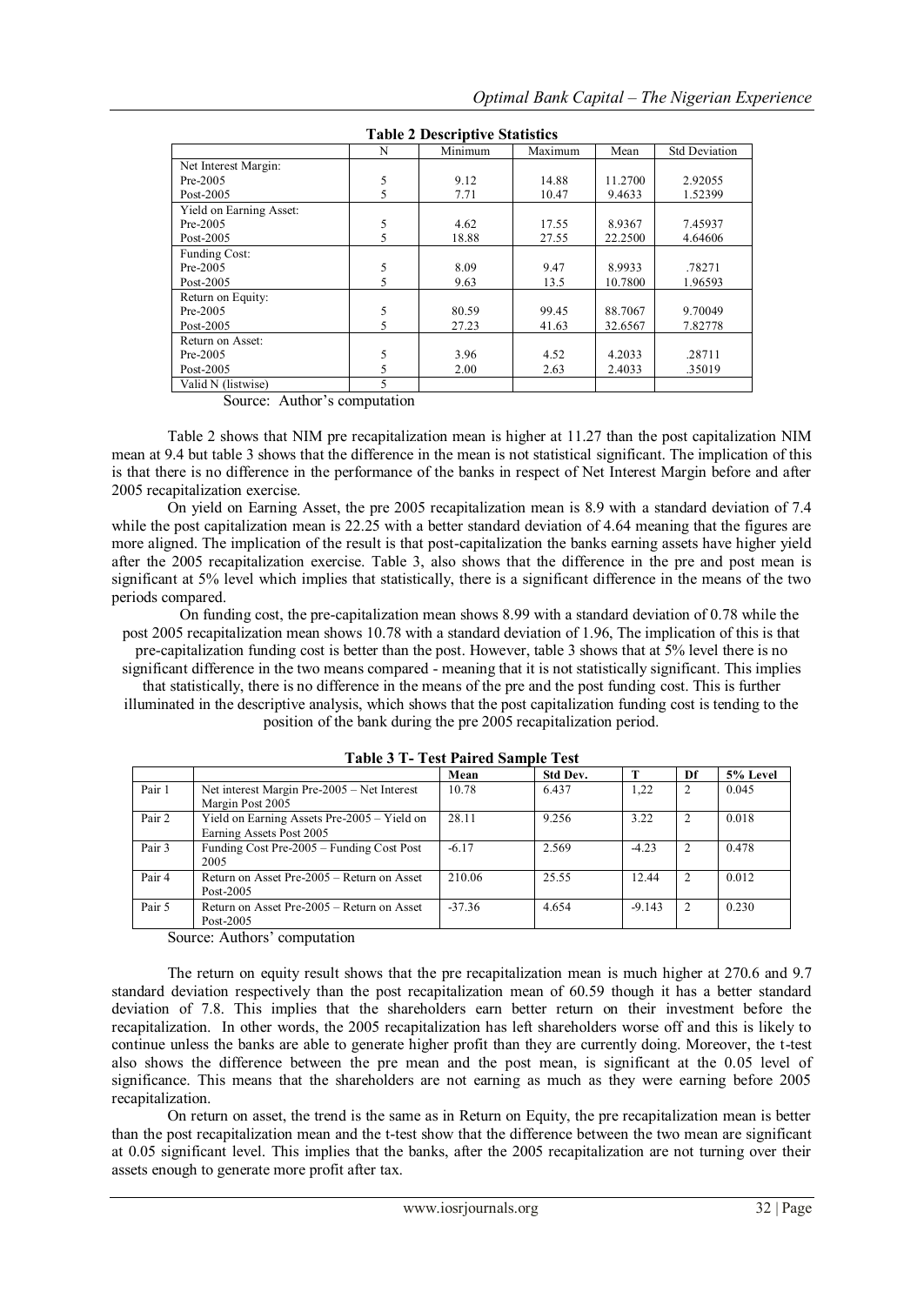On the aggregate, the study has shown from the analysis of the profitability indices of banks and test of equality of the pre and post mean for 2005 recapitalization exercise, that it is not all the time that recapitalization transforms into good performance of the banks. The study has also shown that it takes more than mere capital (however large) to bring about profitability and stability in the banking system. From the foregoing, it is reasonable to argue that as banks recapitalize the economic environment has to be conducive to enable the banks make good profit and deepen the financial structure of the economy. It is also evident from the result that no amount of bank capital can be regarded as optimal for banking sector profitability and stability unless there is a conducive economic environment. This is where the several calls on the government to ensure macroeconomic stability in the country can hardly be over-emphasized.

#### **V. Recommendations and Conclusion**

Bank (re)capitalization is as good as a regulatory tool only if there is a conducive environment. Requiring banks to recapitalize every now and then without providing a sound macro-economic environment for economic activity including banking will amount to an exercise in futility. Nigerian banking history has provided us with an advantage of hindsight in this regard. Since 1952 when the first Banking Ordinance was enacted, there have been over 13 episodes of regulatory-induced bank recapitalization exercise in Nigeria – that is, a capital upward revision of every four years on the average, yet there have been as many banking crises as there has been bank re-capitalization exercises in Nigeria. Indeed, the country"s chequered banking history has provided a good ground to question the primacy often ascribed to capital by the Central Bank of Nigeria among the factors driving the solvency of banks. The Nigerian case has also shown that high capitalization does not automatically translate to improved bank risk management. As remarked by Okafor [45] "in the process of tackling banking problem through capital infusion, the relevant issue is not the level of capital injected into the bank but rather the optimality of the investment portfolio mix generated from the capital base". The study has provided glaring evidence that bank regulators in Nigeria have relied rather heavily on bank recapitalization in tackling banking sector problem without any appreciable success. Our analysis has shown that without a conducive and sound macroeconomic environment the question of optimal bank capital will be a misnomer.

It is therefore recommended that the Central Bank of Nigeria should rely less on bank re-capitalization as a regulatory tool but should focus attention in ensuring macroeconomic and monetary stability to enable not only banking business but other businesses to thrive in the country. The government too has a role to play in providing necessary infrastructure to ensure that the cost of doing business in Nigeria is reduced significantly to enable the banks make good returns on shareholders' investment. The banks on their part should put in place good corporate governance that will allow for transparency and minimize the incidence of fraud in the banks.

| Year         | Net Interest Margin | Yield on Earning | Funding Cost (%) | Return on Equity | Return on      |  |  |  |
|--------------|---------------------|------------------|------------------|------------------|----------------|--|--|--|
|              | $(\%)$              | Asset $(\% )$    |                  | $(\%)$           | Assets $(\% )$ |  |  |  |
| 2000         | 14.88               | 4.51             | 8.09             | 115.27           | 3.78           |  |  |  |
| 2001         | 9.12                | 27.37            | 9.47             | 57.41            | 4.82           |  |  |  |
| 2002         | 10.47               | 27.55            | 13.05            | 41.63            | 2.63           |  |  |  |
| 2003         | 7.71                | 20.32            | 9.63             | 29.11            | 2.00           |  |  |  |
| 2004         | 10.21               | 18.22            | 9.66             | 27.23            | 2.58           |  |  |  |
| 2005         | 9.53                | 4.07             | 10.7             | 4.81             | 0.75           |  |  |  |
| 2006         | 9.87                | 3.47             | 12.7             | 4.12             | 0.59           |  |  |  |
| 2007         | 8.42                | 20.58            | 11.32            | 36.83            | 5.92           |  |  |  |
| 2008         | 6.77                | 18.27            | 11.01            | 24.11            | 4.29           |  |  |  |
| 2009         | 8.02                | 22.87            | 10.34            | $-9.28$          | $-64.72$       |  |  |  |
|              |                     |                  |                  |                  |                |  |  |  |
| Average Pre  | 53.39               | 97.97            | 49.90            | 270.65           | 15.81          |  |  |  |
| Average Post | 42.61               | 69.26            | 56.07            | 60.59            | $-53.17$       |  |  |  |
| Difference   | 10.78               | 28.71            | $-6.17$          | 210.06           | $-37.36$       |  |  |  |

**Appendix Bank Profitability Ratios**

Source: NDIC Annual Reports & Accounts (Various Years) Computation by Researcher

#### **References**

[1] Bank for International Settlement, "An assessment of the long-term economic impact of stronger capital and liquidity requirements*"*, *Basel Committee on Banking Supervision*, Bank for International Settlements (2010a).

[4] Institute for International Finance, Interim Report on the Cumulative Impact on the Global Economy of Proposed Changes in Banking Regulatory Framework" (2010)

<sup>[2]</sup> Jenkins, R. "The Capital Conundrum", Speech Presented at the Annual Conference of the International Centre for Financial Regulation, Berlin (2011).

<sup>[3]</sup> Miles, D., Pillonca,V., and Baker M., "What should equities and bonds be worth in a risky world", Morgan Stanley research paper, September (2005).